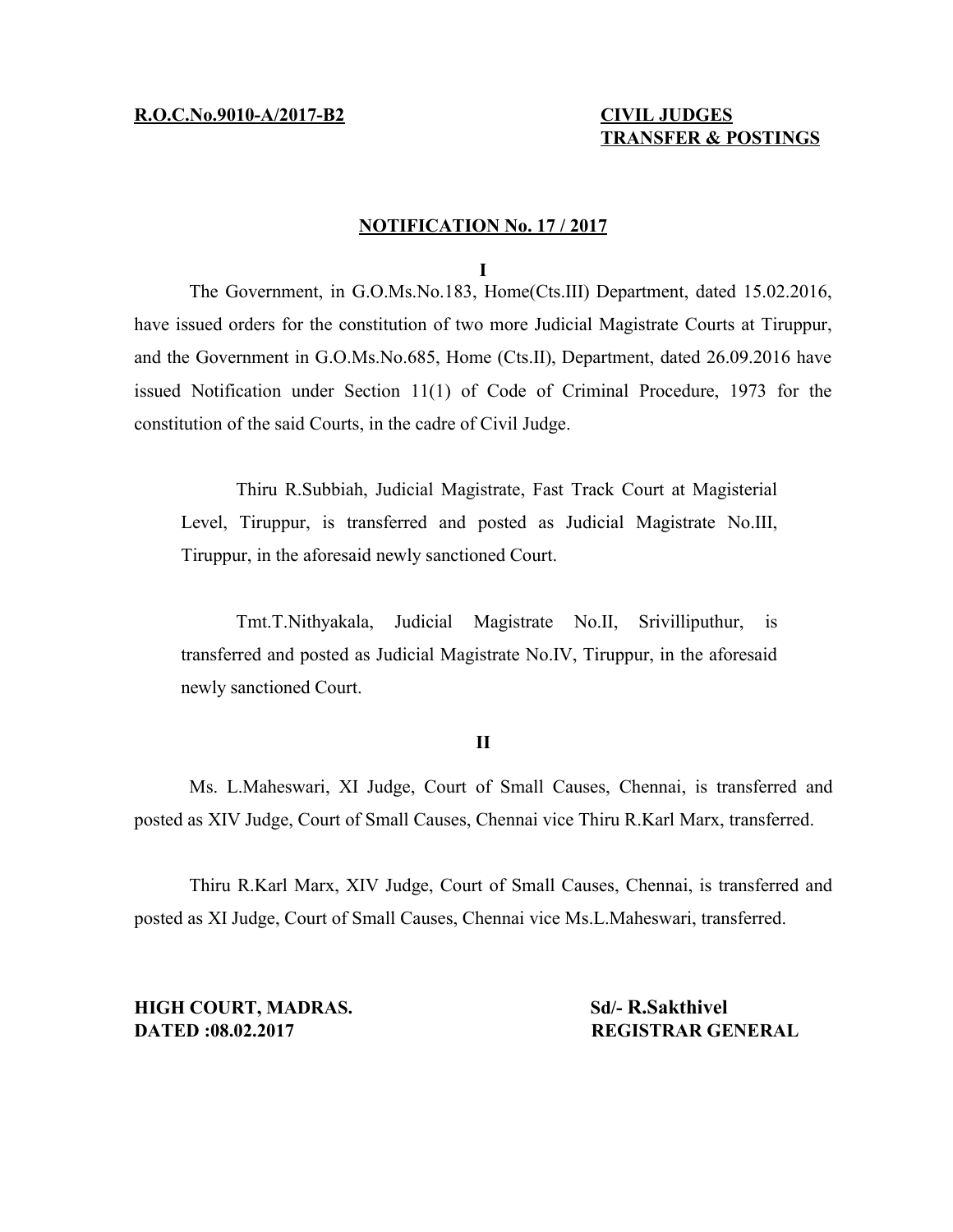### **R .O.C.No.9010-A/2017-B2**

## **OFFICIAL MEMORANDUM**

Sub: Courts and Judges – Civil Judges – Transfer and postings - Notification issued - Joining instructions - Issued.

Ref: High Court's Notification No.17 / 2017, dated : 08.02.2017

.............

# **I**

Thiru R.Subbiah, Judicial Magistrate, Fast Track Court at Magisterial Level, Tiruppur, who has been transferred and posted as Judicial Magistrate No.III, Tiruppur, in the newly sanctioned Court, vide High Court's Notification cited above, is required to assume charge of the post of Judicial Magistrate No.III, Tiruppur, in the newly sanctioned Court, on 11.02.2017 F.N. (Saturday)

As the inauguration of the Judicial Magistrate Court No.III, Tiruppur, is to be held on 11.02.2017, Thiru R.Subbiah, is required to report to the Principal District Judge, Tiruppur on 10.02.2017 A.N. without fail, in connection with inauguration of the said newly sanctioned Court.

After assuming charge of the post of Judicial Magistrate No.III, Tiruppur, Thiru R.Subbiah, is required to hold full additional charge of the post of Judicial Magistrate, Fast Track Court at Magisterial Level, Tiruppur, until further orders.

#### **II**

Tmt. T.Nithyakala, Judicial Magistrate No.II, Srivilliputhur, who has been transferred and posted as Judicial Magistrate No.IV, Tiruppur in the newly sanctioned Court, vide High Court's Notification cited above, is required to handover charge of her post to the Judicial Magistrate, Fast Track Court at Magisterial Level, Srivilliputhur, on 09.02.2017 A.N. and assume charge of the post of Judicial Magistrate No.IV, Tiruppur, on 11.02.2017 F.N., (Saturday), without fail.